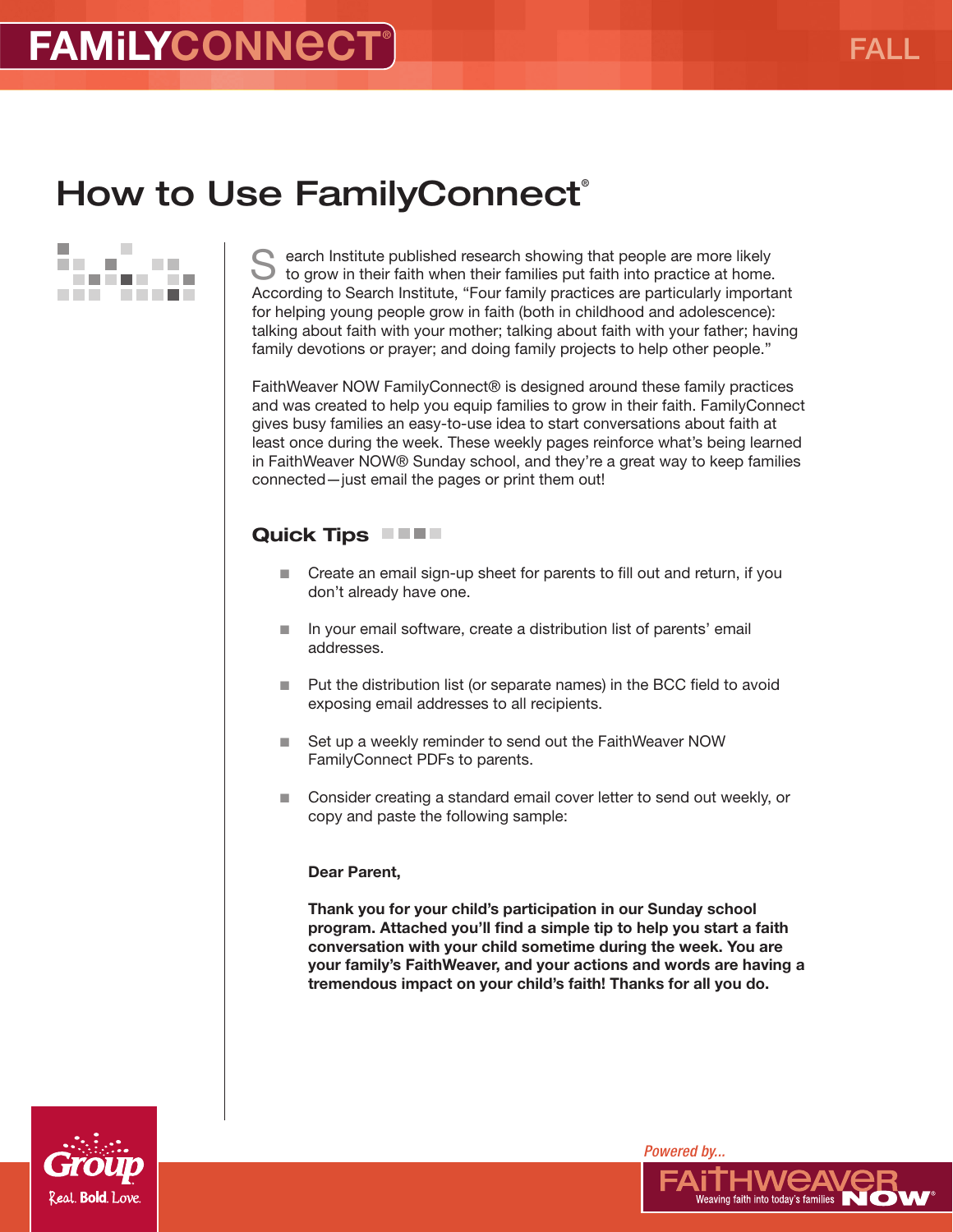## The Israelites Cross the Red Sea

Week 1



Bible Point God helps us when we're afraid.

### Key Verse

"He restores my soul. He guides me in paths of righteousness for his name's sake. Even though I walk through the valley of the shadow of death, I will fear no evil, for you are with me; your rod and your staff, they comfort me" (Psalm 23:3-4).

We learned this week that when we're in the midst of a scary situation, God helps us when we're afraid (Exodus 13:17–14:31). Strengthen your family's faith learning and growth at home with this easy idea:

### Parents **FIFT**

Talk about a time your family faced a scary situation. Maybe you were trapped in a car during a violent storm, or perhaps your house was broken into. Have each family member share what they remember about the situation and talk about how they felt before, during, and after. Then ask each person to share a time they've been afraid in the past week. Encourage everyone to think of ways God can help when we're afraid.

#### Pray **No.**

**. . . .** 

God, thank you for always being with us and helping us when we're afraid. We love you and are so thankful that you love us enough to be a part of every detail of our lives. In Jesus' name, amen.

Our family thanks God for:

Our family talks to God about:

For more great questions and age-appropriate activities, check out your child's Week 1 Student Book page.

Sneak Peek Don't miss next week when we discover that God gives us what we need.

Permission to photocopy this page from FaithWeaver NOW® granted for local church use. Copyright © Group Publishing, Inc., Loveland, CO 80538. group.com

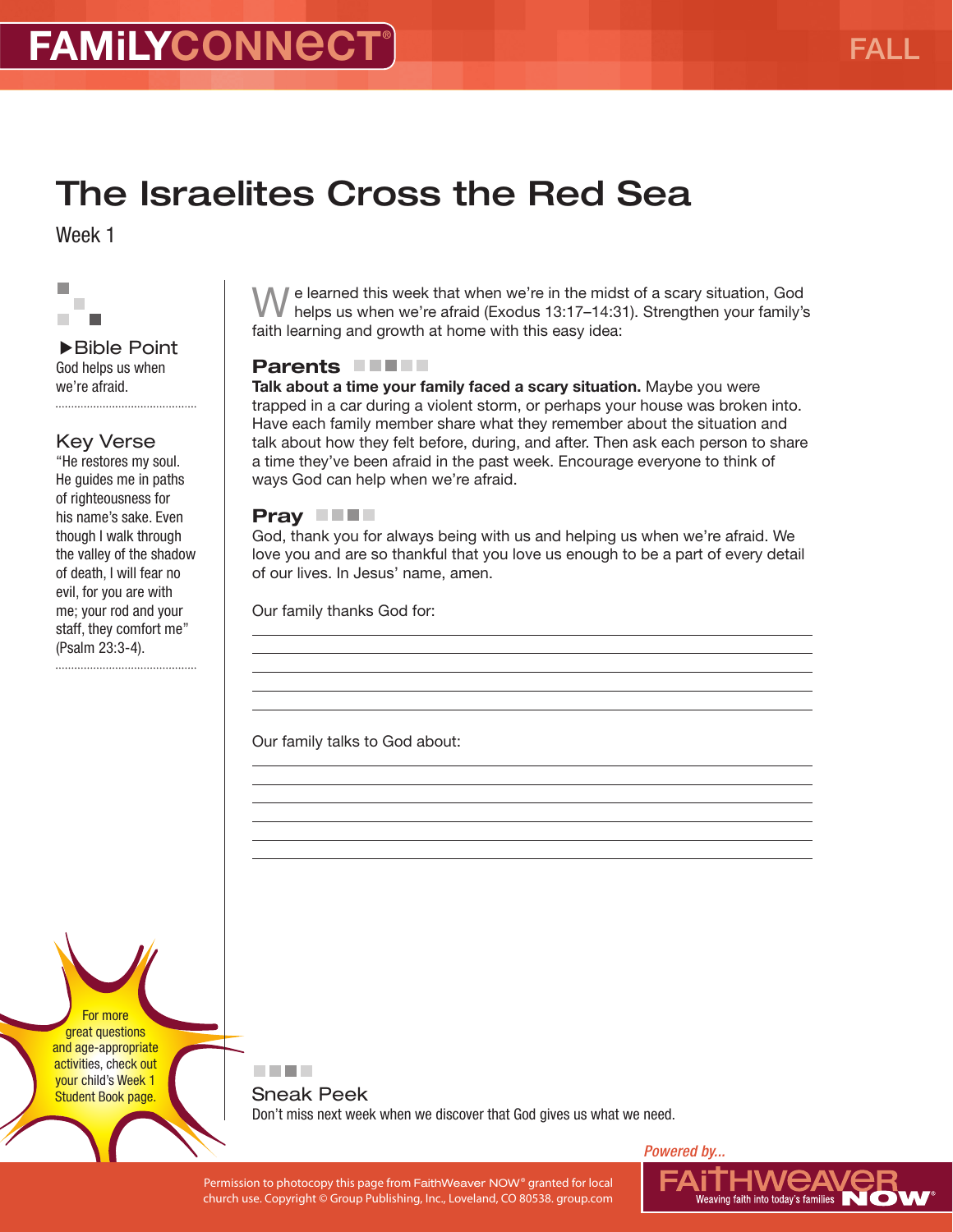## God Sends Quail and Manna

Week 2



Bible Point God gives us what we need. 

#### Key Verse

"You prepare a table before me in the presence of my enemies. You anoint my head with oil; my cup overflows. Surely goodness and love will follow me all the days of my life, and I will dwell in the house of the Lord forever" (Psalm 23:5-6).

 $\mathbb I$  e learned this week that God provides for our needs in amazing ways (Exodus 16:1-26). Strengthen your family's faith learning and growth at home with this easy idea:

#### Parents **FIFT**

Talk about a time your family faced a serious need that God provided for. Maybe it was a miraculous answer to prayer for healing, or maybe God used other people around you to provide for a financial need. Then come up with ways you as a family can reach out to others in need as God leads you to.

### Pray **THE**

God, thank you for giving us everything we need. Help us to look for your provisions and to trust that you will meet all our needs and more. In Jesus' name, amen.

Our family thanks God for:

Our family talks to God about:

For more great questions and age-appropriate activities, check out your child's Week 2 Student Book page.



Sneak Peek Don't miss next week when we discover that God is patient with us.

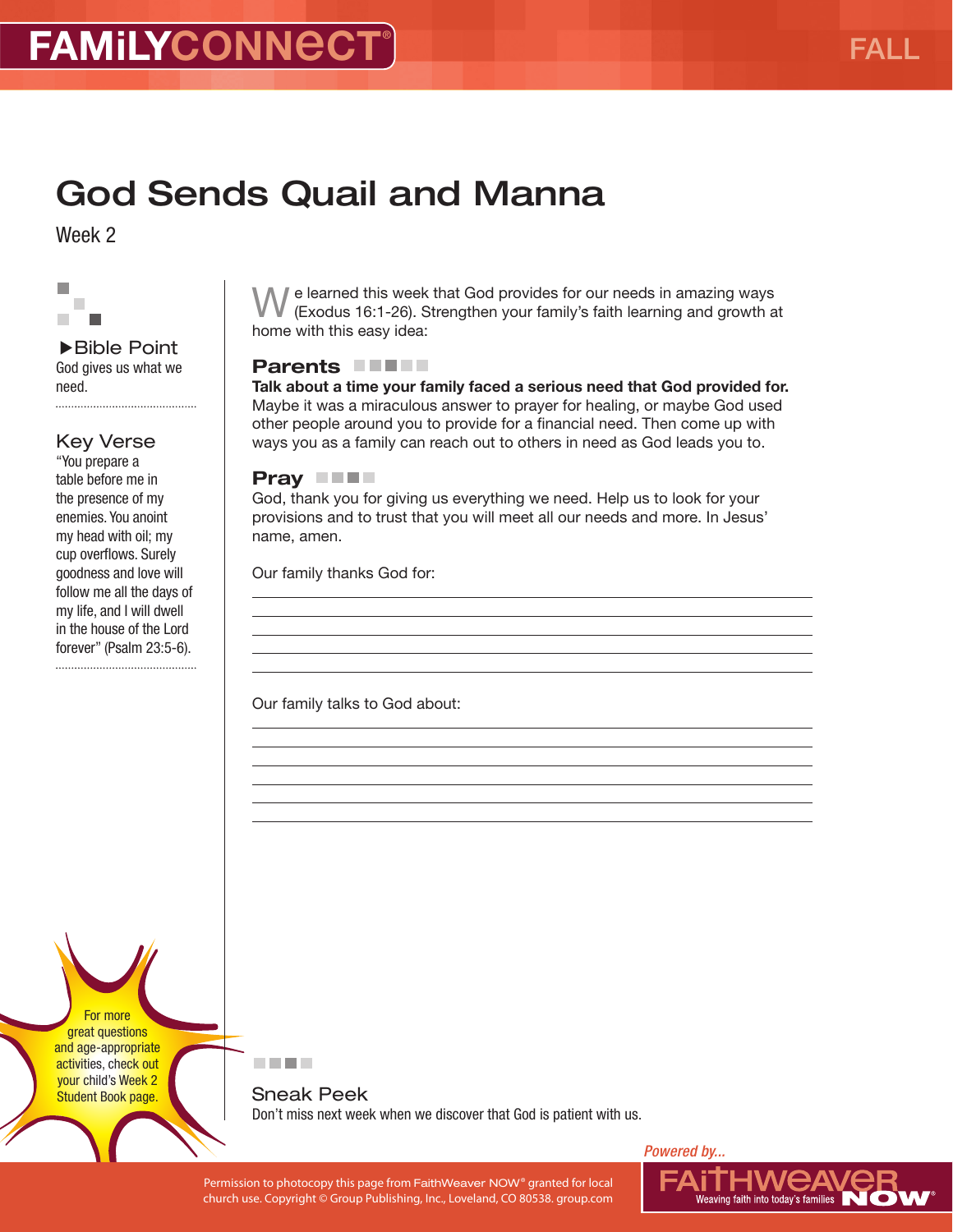# God Provides Water

Week 3



▶Bible Point God is patient with us. 

### Key Verse

"The Lord is my shepherd, I shall not be in want. He makes me lie down in green pastures, he leads me beside quiet waters" (Psalm 23:1-2).

 $\ell$  e learned this week that God was patient with the Israelites when they complained, and God will be patient with us, too (Exodus 17:1-7). Strengthen your family's faith learning and growth at home with this easy idea:

### Parents **FIFT**

Talk about a time you complained about a situation. Maybe you complained to one of your neighbors about another neighbor, or perhaps you complained to a friend about your spouse. Share what happened when you complained and whether others involved were patient with you. Then encourage each person to think of things he or she complains about most and when. Discuss ways your family can work together to encourage each other to "make do" with a situation or need—without complaining—and ways you can be patient with one another.

#### Pray **THE**

God, thank you for listening to us and being patient with us, even when we complain. Teach us to stop complaining and to trust that you have everything in control. In Jesus' name, amen.

Our family thanks God for:

Our family talks to God about:

. . .

For more great questions and age-appropriate activities, check out your child's Week 3 Student Book page.

Sneak Peek Don't miss next week when we discover how we can honor God by obeying him.

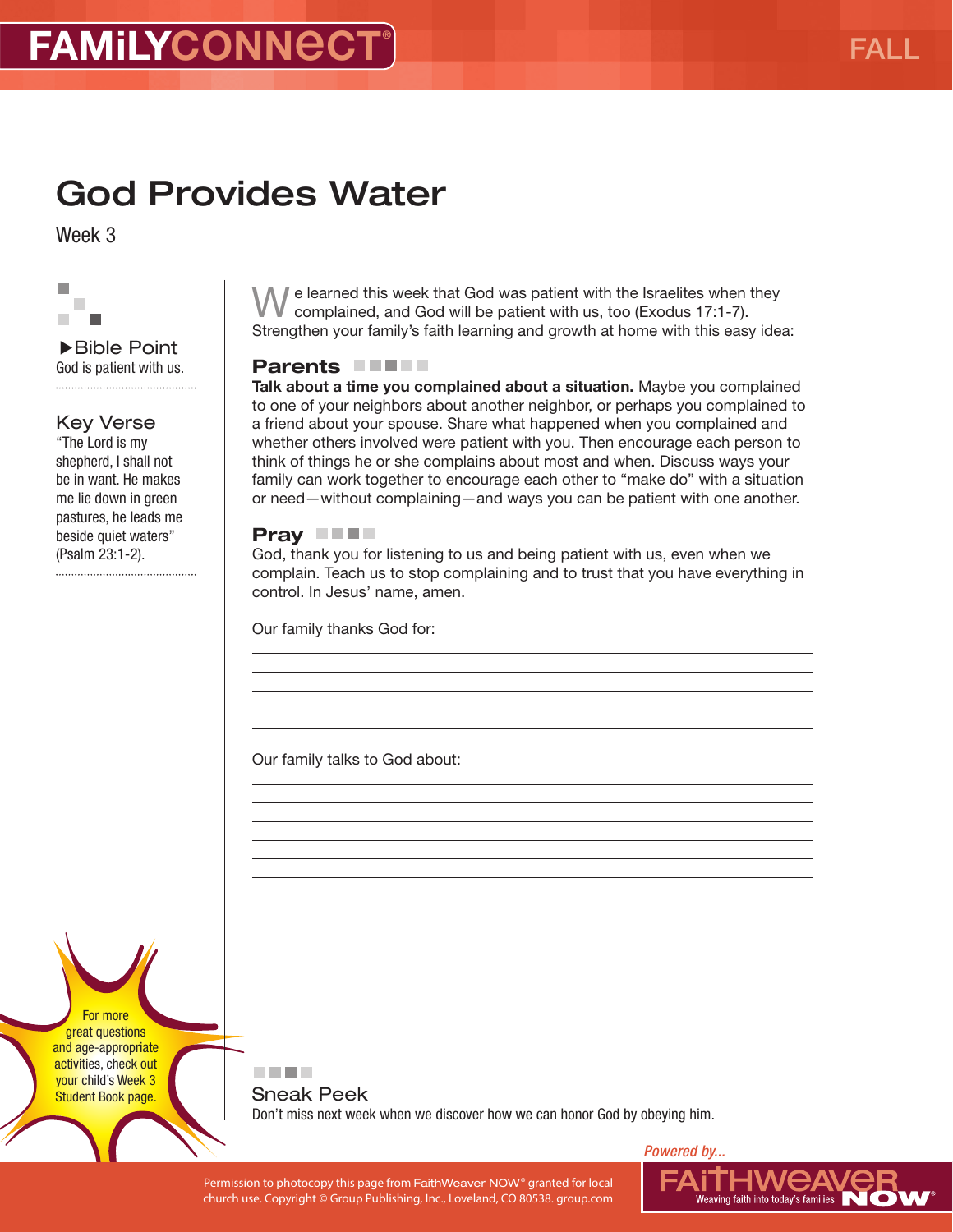# God Gives the Ten Commandments (Part 1)

Week 4



Bible Point Honor God by obeying him. 

### Key Verse

"Love the Lord your God with all your heart and with all your soul and with all your strength. These commandments that I give you today are to be upon your hearts" (Deuteronomy 6:5-6).

I e learned this week that we can show how much we love and honor God by obeying him (Exodus 19:16–20:21). Strengthen your family's faith learning and growth at home with this easy idea:

### Parents **FIFT**

Talk with your kids about what the word *honor* means to you. Then have each person think of one way he or she can honor God this week. Having a hard time coming up with a way to honor God? Talk about how keeping God's commandments honors him. You can even check out the Ten Commandments and the commandments Jesus said were the most important by reading Exodus 20:1-17 and Matthew 22:34-40 as a family.

### Pray **THE**

God, teach us to show you and others around us how much we love you. We want to honor you by following you every day. In Jesus' name, amen.

Our family thanks God for:

Our family talks to God about:

For more great questions and age-appropriate activities, check out your child's Week 4 Student Book page.

#### 医血管肌

Sneak Peek Don't miss next week when we discover that God tells us how to respect others.

Permission to photocopy this page from FaithWeaver NOW® granted for local church use. Copyright © Group Publishing, Inc., Loveland, CO 80538. group.com

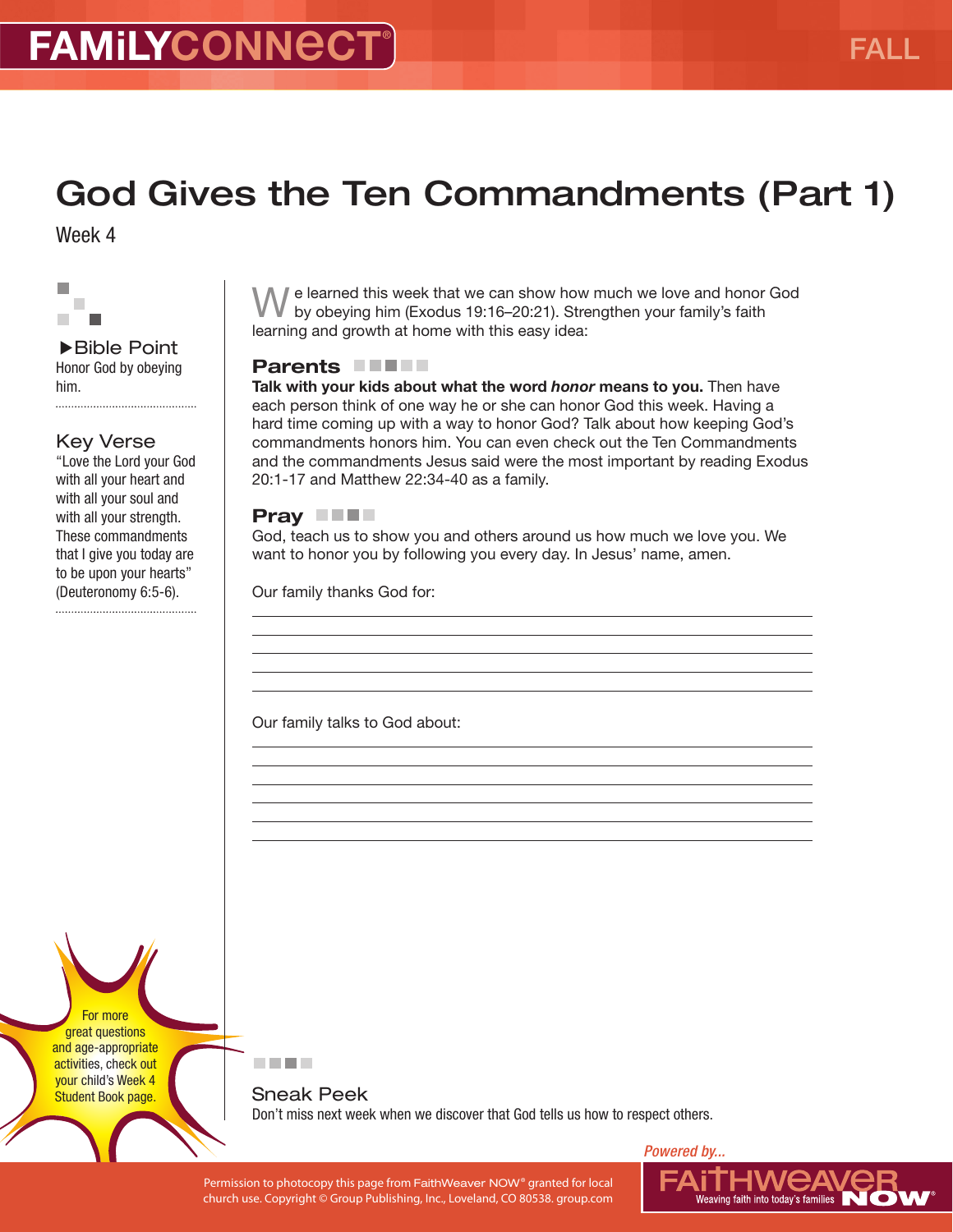# God Gives the Ten Commandments (Part 2)

Week 5



Bible Point God tells us how to respect others. 

#### Key Verse

" 'Do not murder, do not commit adultery, do not steal, do not give false testimony, honor your father and mother,' and love your neighbor as yourself' " (Matthew 19:18-19).

We learned this week that God wants us to show his love and respect to others (Exodus 19:16-20:21). Strengthen your family's faith learning and growth at home with this easy idea:

### Parents **FIFT**

Talk about a time you felt you were disrespected by a close friend. How did it feel? What did you do about it? Then talk about why being shown respect is important to each person—no matter what age he or she is. As a family, discuss ways you can show respect to other members of your family and the people around you. Give specific examples such as "I can show respect by turning off the TV and listening when you talk to me" or "I can show respect by not talking about friends behind their backs."

#### Pray **THE**

Thank you, God, for our family. Increase the love every one of us has for each other while our faith grows more and more. In Jesus' name, amen.

Our family thanks God for:

Our family talks to God about:

For more great questions and age-appropriate activities, check out your child's Week 5 Student Book page.



Sneak Peek Don't miss next week when we discover that only God deserves our worship.

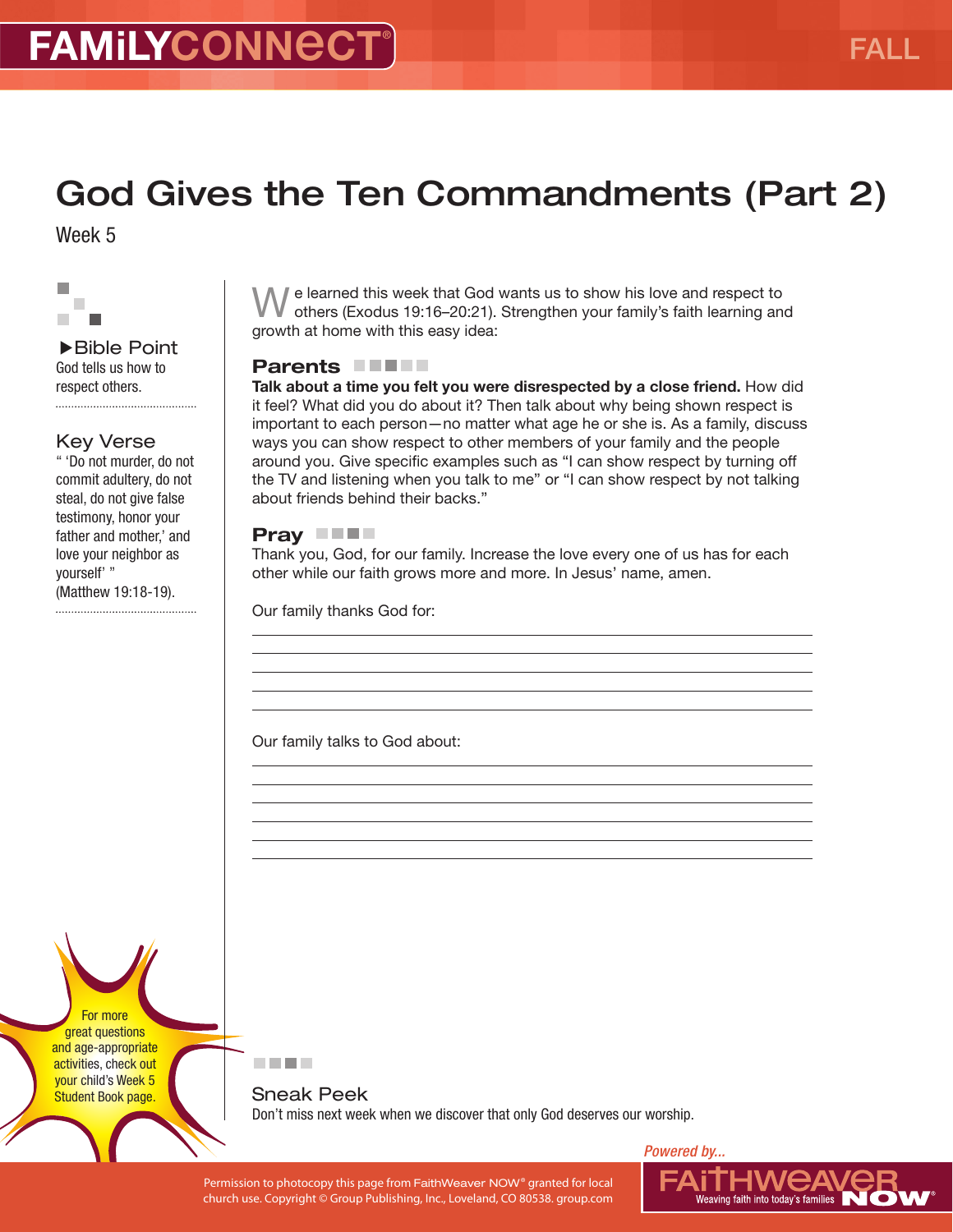# The Israelites Worship a Golden Calf

Week 6



Bible Point Only God deserves our worship. 

#### Key Verse

"I am the Lord your God, who brought you out of Egypt, out of the land of slavery. You shall have no other gods before me" (Exodus 20:2-3).

We learned this week that nothing else besides God deserves our praise and worship (Exodus 32:1-25). Strengthen your family's faith learning and growth at home with this easy idea:

### Parents **FIFT**

Talk about a time you loved or focused on something more than God. Maybe you got so caught up in your new car that you spent all your time washing it and taking care of it, or maybe your personal appearance became so important to you that you became focused only on yourself. Share what effects worshipping that other thing had on your life, and talk about how you returned to worshipping only God. Then, as a family, think of other things you might be tempted to worship. Come up with ways you can encourage each other to only worship God.

### Pray **NH**

God, nothing else deserves our praise and worship as you do. This week we commit to worshipping only you by [insert phrase]. In Jesus' name, amen.

Our family thanks God for:

Our family talks to God about:

For more great questions and age-appropriate activities, check out your child's Week 6 Student Book page.



Sneak Peek Don't miss next week when we discover that we all can serve God.

*Powered by...*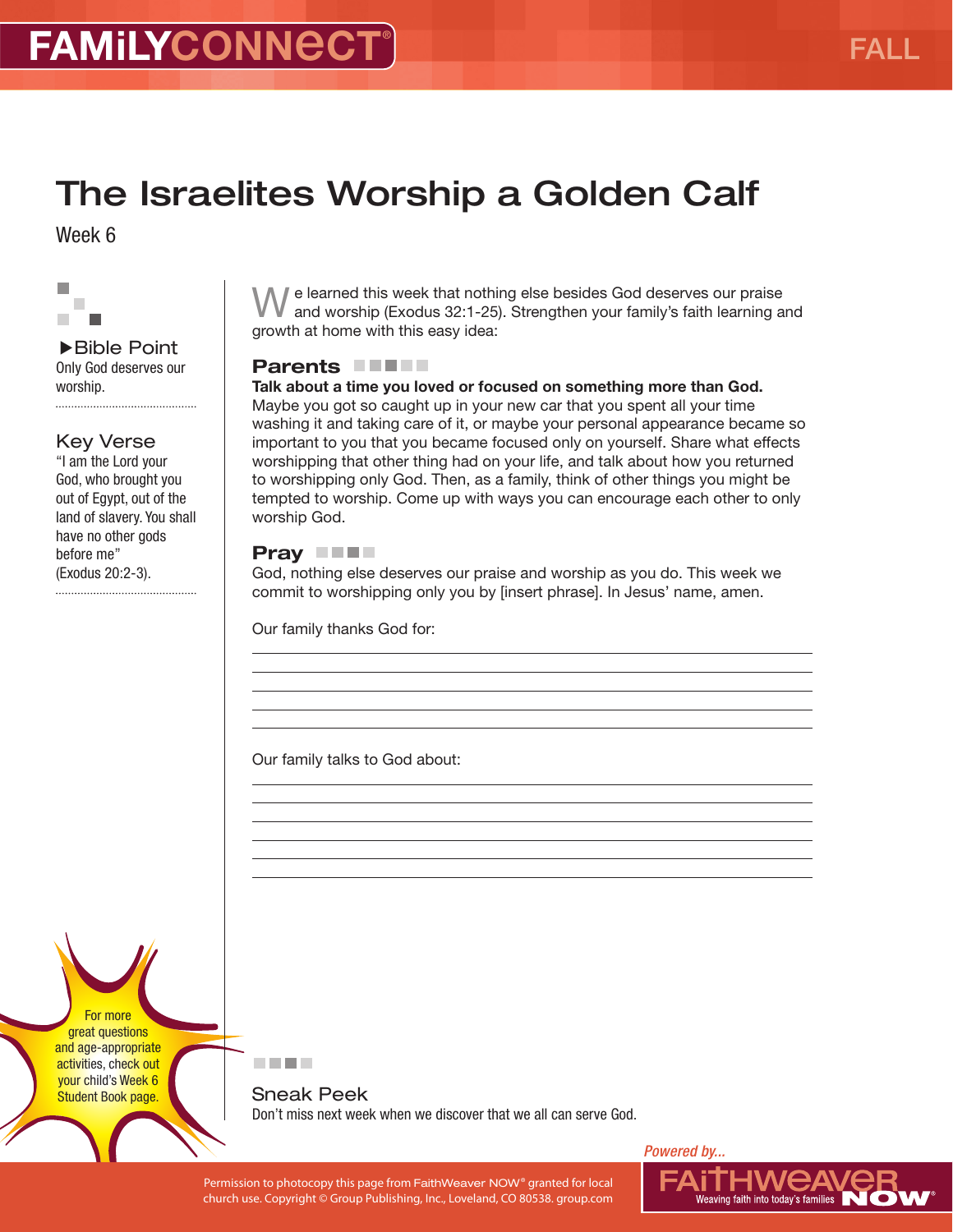## The Israelites Build the Tabernacle

Week 7



Bible Point We all can serve God. 

### Key Verse

"And whatever you do, whether in word or deed, do it all in the name of the Lord Jesus, giving thanks to God the Father through him" (Colossians 3:17).

 $\mathbb I$  e learned this week that no matter who we are and what talents we have, we can all serve God (Exodus 35:4–36:38). Strengthen your family's faith learning and growth at home with this easy idea:

#### Parents **NAME**

Discuss what it means to you to serve God. Does serving God mean telling your friends about Jesus, or is it helping out those in need so they can see God through your actions? Maybe it's both. Then talk about ways each of you can serve God this week, and commit to keeping each other accountable as you seek to serve God.

#### Pray **THE**

God, thank you for the unique set of talents and skills you've given each of us in this family. Help us use our abilities to serve you. In Jesus' name, amen.

Our family thanks God for:

Our family talks to God about:

For more great questions and age-appropriate activities, check out your child's Week 7 Student Book page.



Sneak Peek Don't miss next week when we explore ways we can be brave for God.

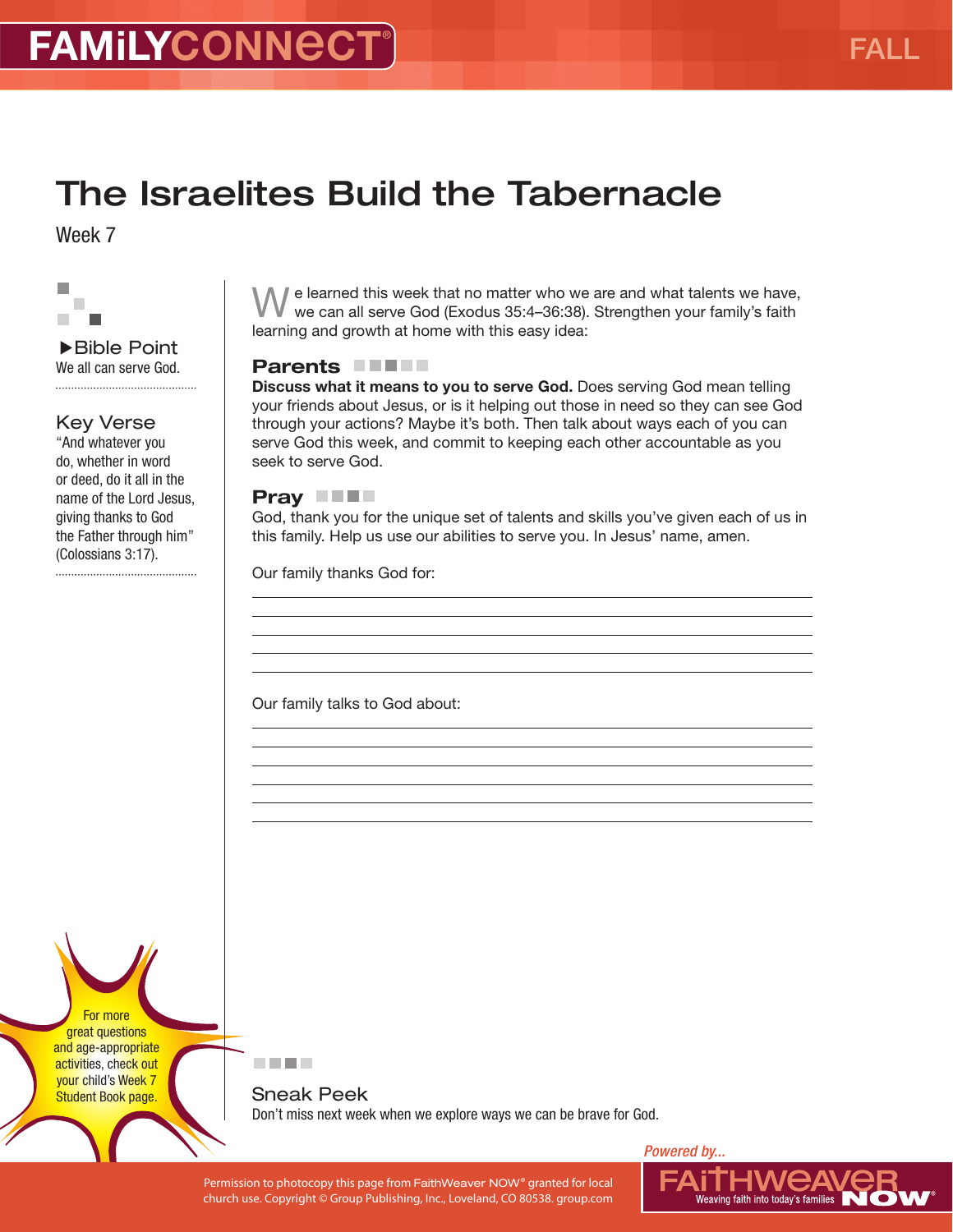# Moses Sends Spies Into the Promised Land

Week 8



Bible Point Be brave for God. 

### Key Verse

"Therefore, my dear brothers, stand firm. Let nothing move you. Always give yourselves fully to the work of the Lord, because you know that your labor in the Lord is not in vain" (1 Corinthians 15:58).

We learned this week that it's important that we're brave for God (Numbers 13:1–14:23). Strengthen your family's faith learning and growth at home with this easy idea:

### Parents **FIFT**

Spend time with your kids looking through the Bible for someone who was a hero and was brave for God. What qualities did that hero live out that you'd like to adopt in your life? Maybe that person stood up for God through his or her actions despite life-threatening consequences, or perhaps that person listened to the Holy Spirit instead of saying the wrong thing at the wrong time. Then talk with your kids about areas in which each of you can be brave for God.

#### Pray **NH**

God, we want to follow and serve you no matter what. Please give us the courage to be brave for you in every situation. In Jesus' name, amen.

Our family thanks God for:

Our family talks to God about:

For more great questions and age-appropriate activities, check out your child's Week 8 Student Book page.



Sneak Peek Don't miss next week when we discover why it's important for us to pay attention to God.

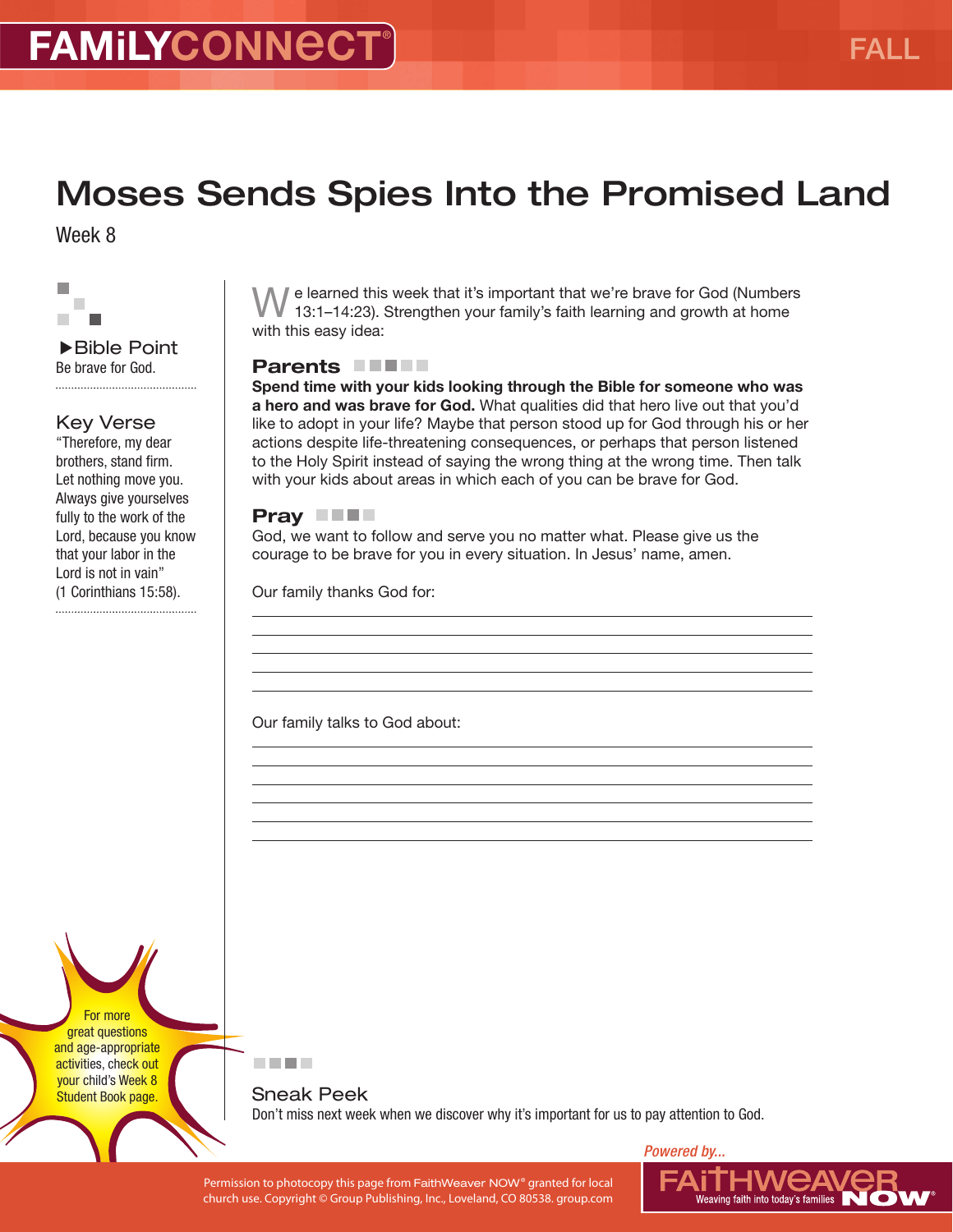# Balaam's Donkey Talks

Week 9



▶Bible Point Pay attention to God. 

### Key Verse

"Come and see what God has done, how awesome his works in man's behalf!" (Psalm 66:5).

We learned this week that God wants us to pay attention to him (Numbers 22:1-38). Strengthen your family's faith learning and growth at home with this easy idea:

### Parents **FIFT**

Talk about a time you were paying attention to God and he did something amazing. What was your first response? Then think of other amazing things that have happened to you, and in the lives of your family, that maybe you didn't give God the credit for. Spend time thinking of how God does amazing things in your life to show his power. Then, as a family, come up with one way to help you remember to pay attention to God so you know what he's showing you in the future.

#### Pray **THE**

God, you're so powerful! Thank you for the amazing things you do in our lives. Please help us to remember to always pay attention to what you're showing us. In Jesus' name, amen.

Our family thanks God for:

Our family talks to God about:

For more great questions and age-appropriate activities, check out your child's Week 9 Student Book page.



Sneak Peek Don't miss next week when we discover that God is with us.



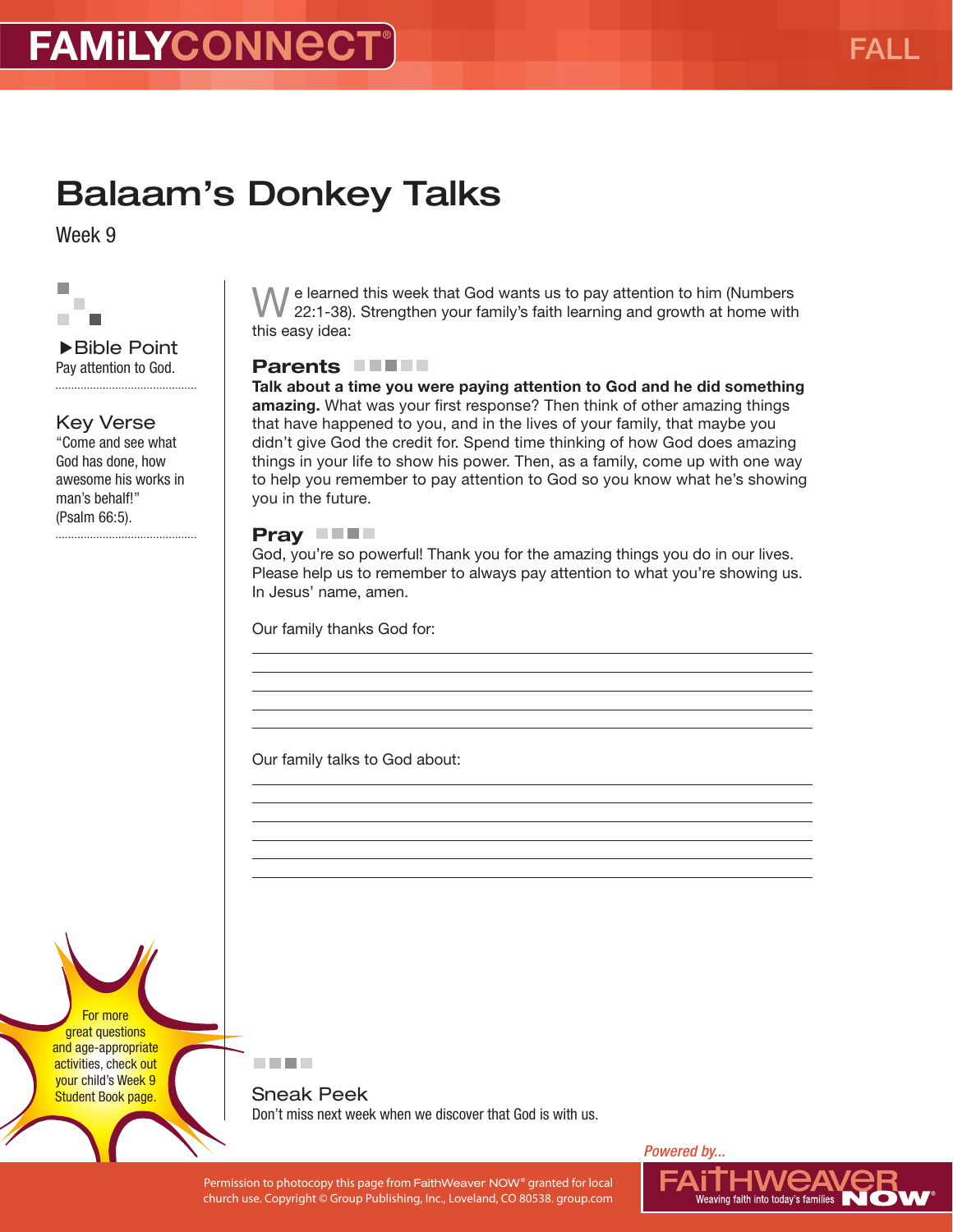## Joshua Becomes Leader of Israel

Week 10



Bible Point God is with us. 

### Key Verse

"Have I not commanded you? Be strong and courageous. Do not be terrified; do not be discouraged, for the Lord your God will be with you wherever you go" (Joshua 1:9). 

We learned this week that God has a plan, and he's always with us (Joshua 1:1-11). Strengthen your family's faith learning and growth at home with this easy idea:

#### Parents **No. 4**

Share with your children a plan you feel God has for your life. Maybe it's a ministry opportunity in your church, or perhaps it's a major career shift. Talk with your kids about what has kept you from following through—if anything—and think of ways you can get started working toward that plan this very week. Then ask your kids to share something they feel God might want to accomplish in their own lives. Encourage each other throughout the week to remember that God is with you, helping you carry out his plan.

#### Pray **THE**

God, thank you for never leaving us, for guiding us, and for helping us accomplish your plans. This week, give us courage to follow wherever you lead. In Jesus' name, amen.

Our family thanks God for:

Our family talks to God about:

For more great questions and age-appropriate activities, check out your child's Week 10 Student Book page.



Sneak Peek Don't miss next week when we discover we can have faith that God will do big things in our lives.

*Powered by...*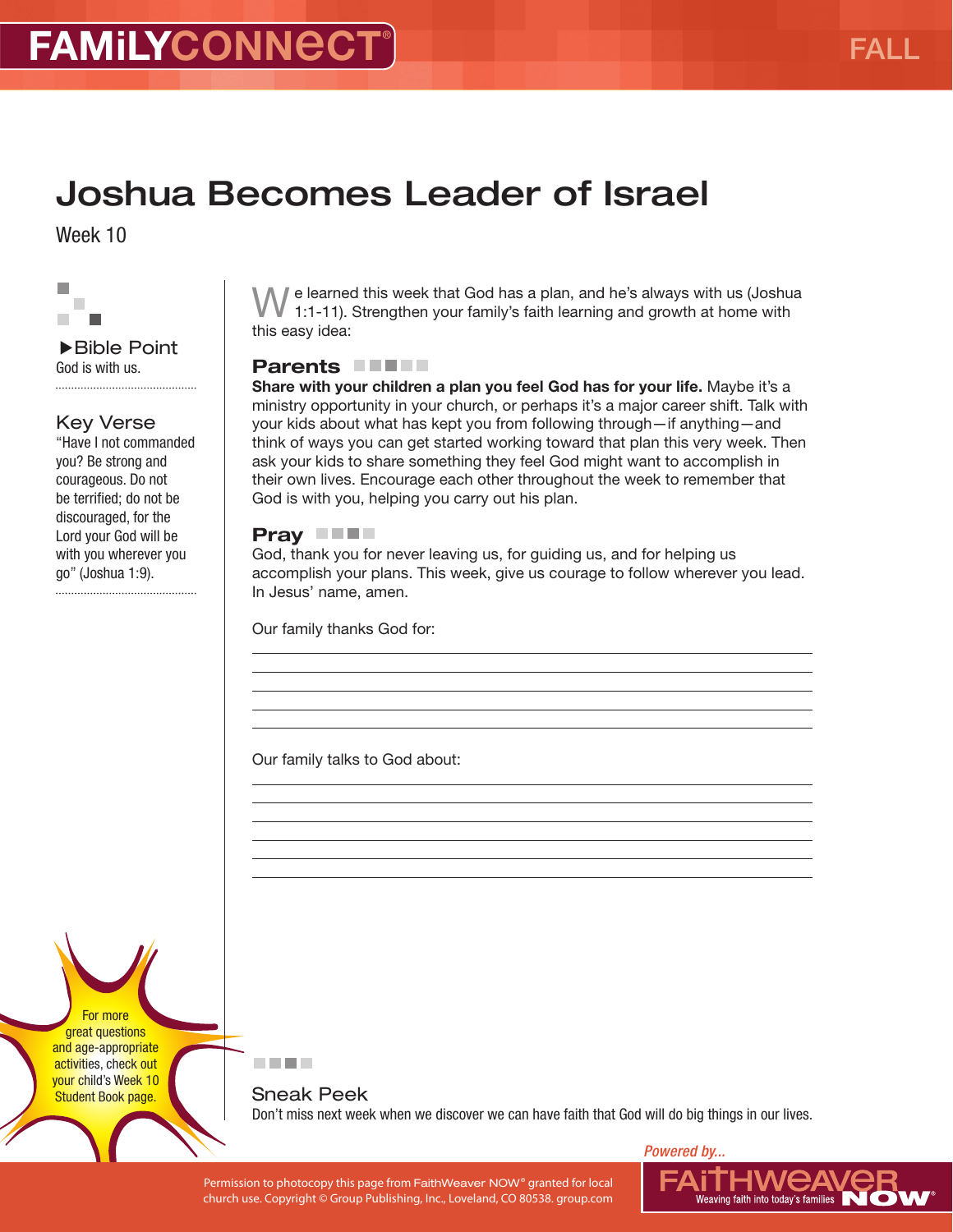# Joshua Sends Spies to Jericho

Week 11

#### r. T. п

▶Bible Point We can have faith that God will do big things in our lives.

### Key Verse

"And without faith it is impossible to please God, because anyone who comes to him must believe that he exists and that he rewards those who earnestly seek him" (Hebrews 11:6).

If e learned this week that if we have faith, God will do big things in our lives (Joshua 2:1-24). Strengthen your family's faith learning and growth at home with this easy idea:

### Parents **NUMBER**

Talk with your kids about areas in your life where your faith is strong and areas where you need God's help to grow in your faith. Then ask your kids to think of areas in their own lives where they need God's help with growing in their faith. For example, maybe they could use God's help with trusting him in their school work, or maybe they could ask God to help them in their relationships. Then talk about one way each of you can commit to showing God that you trust him to do big things in that area of your life.

#### Pray **THE**

God, thank you for doing big things in our lives. Please help us grow in our faith and trust in you. In Jesus' name, amen.

Our family thanks God for:

Our family talks to God about:

For more great questions and age-appropriate activities, check out your child's Week 11 Student Book page.



Sneak Peek Don't miss next week when we discover why it's good for us to remember what God has done.

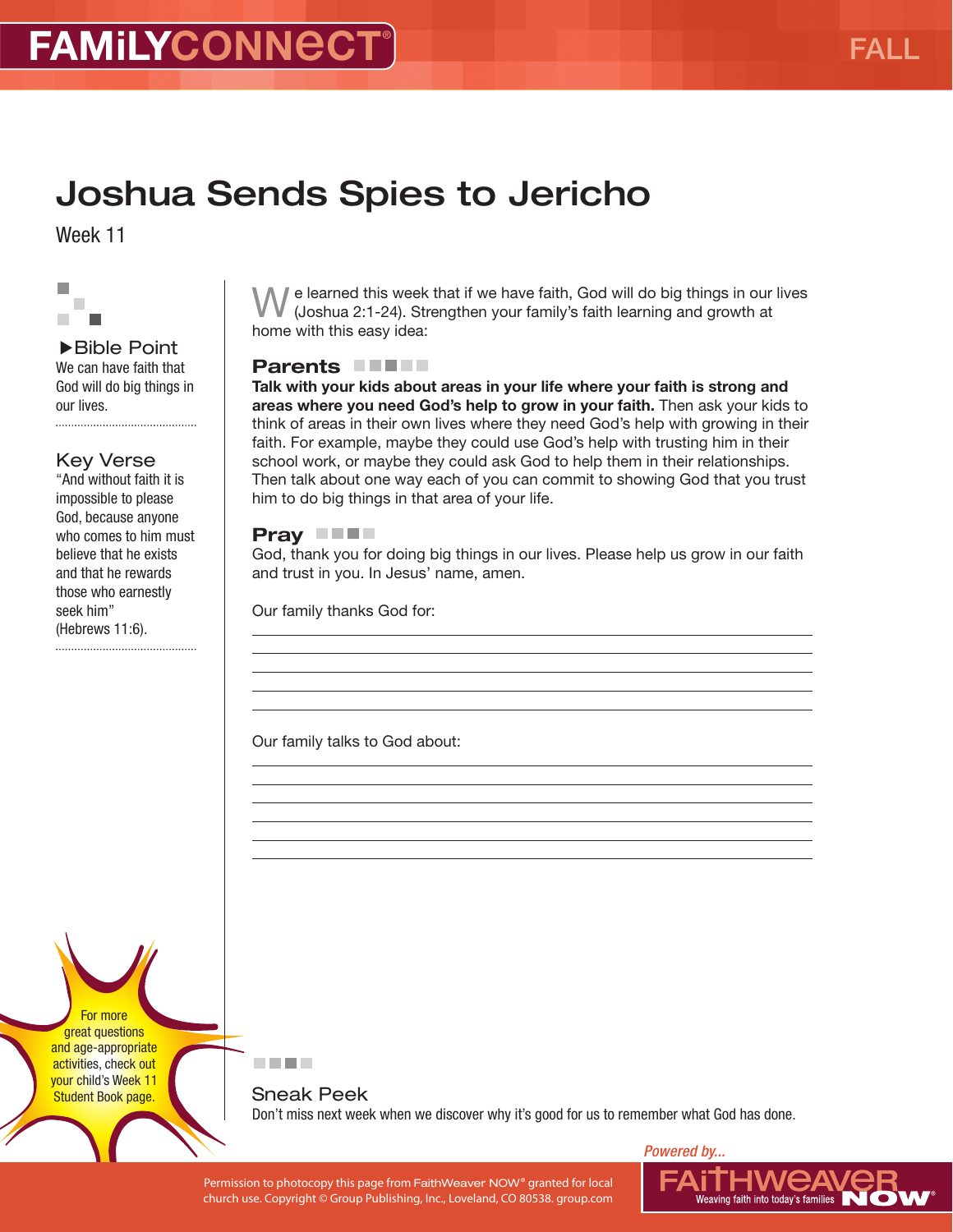## The Israelites Cross the Jordan River

Week 12



Bible Point Remember what God has done. 

Key Verse

"Give thanks to the Lord, call on his name; make known among the nations what he has done" (1 Chronicles 16:8).

We heard this week how the Israelites remembered what God did for them, and we learned that we remember what God does for us each day (Joshua 3:1–4:24). Strengthen your family's faith learning and growth at home with this easy idea:

#### Parents **NUMBER**

Discuss what God has done for your family lately. Maybe God provided financially in an unexpected way while you were out of a job, or maybe God protected your family when you got lost hiking. Practice talking about what God has done for you so you'll be prepared to tell others. Then, as a family, talk about how you showed God your thanks and gave him the credit. Talk about how you'll remember to thank God the next time he helps you in some way, too.

#### Pray **THE**

God, thank you for all you do for us each day. This week, help us to remember what you've done for us in the past, and teach us how to tell others about what you've done. In Jesus' name, amen.

Our family thanks God for:

Our family talks to God about:

For more great questions and age-appropriate activities, check out your child's Week 12 Student Book page.

医血管肌

Sneak Peek Don't miss next week when we discover that God's power works for good in our lives.